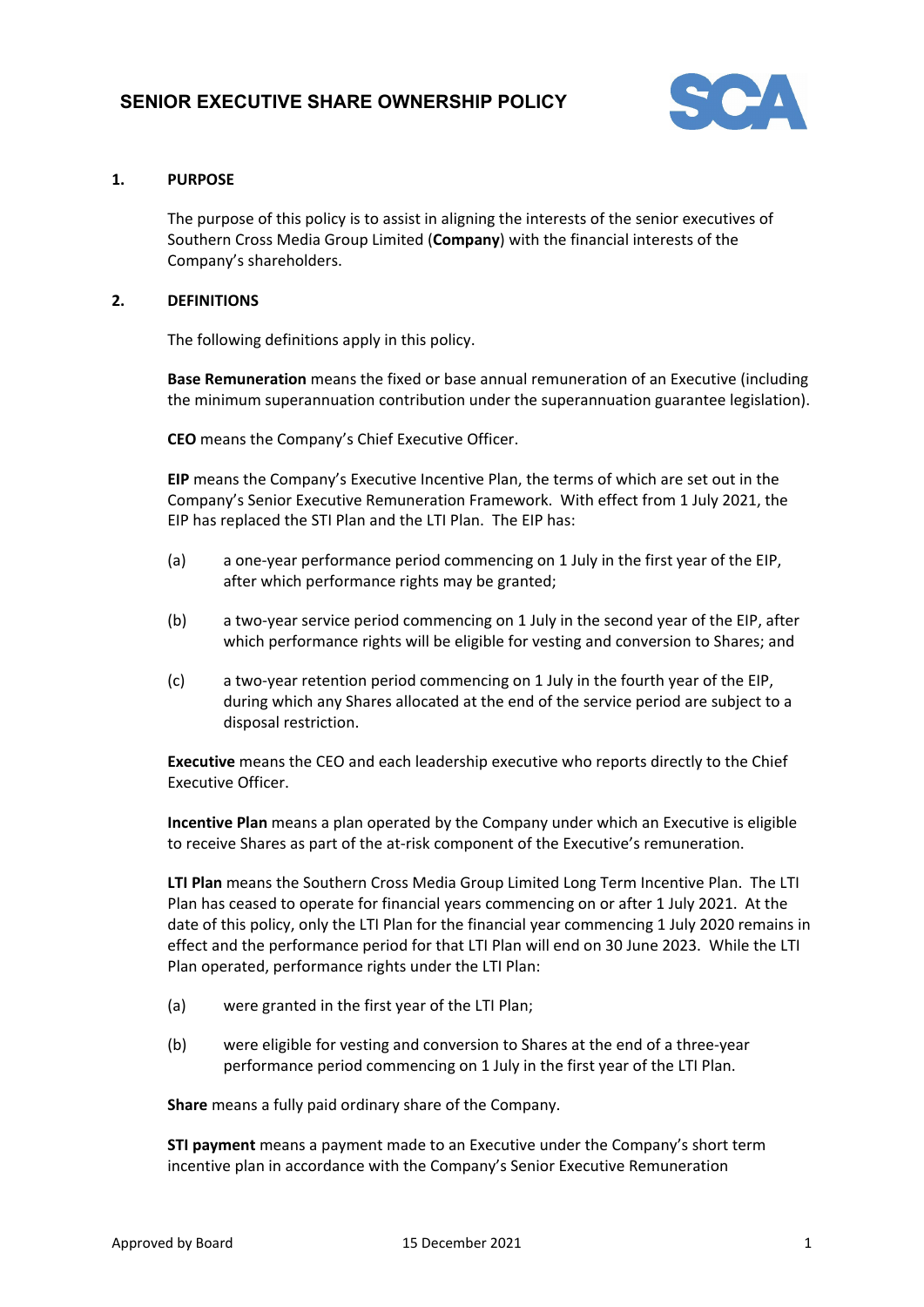Framework. The STI Plan has ceased to operate for financial years commencing on or after 1 July 2021. Under the STI Plan for the year ended 30 June 2021:

- (a) twenty five percent of any STI payment for the CEO was delivered in Shares; and
- (b) twenty percent of any STI payments for Executives (other than the CEO) were delivered in Shares.

#### <span id="page-1-1"></span>**Target Shareholding Requirement** means:

- (a) for the Chief Executive Officer, 100% of the Chief Executive Officer's Base Remuneration; and
- (b) for other Executives, 50% of the Executive's Base Remuneration.

### <span id="page-1-3"></span>**3. SHAREHOLDING REQUIREMENTS**

### **3.1 Target shareholding requirements**

- (a) Each Executive must purchase Shares with an aggregate purchase price not less than the Target Shareholding Requirement. The proceeds of sales of Shares by an Executive will be deducted in calculating the aggregate purchase price paid by the Executive for Shares held by the Executive.
- (b) There is no time limit within which an Executive must satisfy the Target Shareholding Requirement; although, in accordance with this policy, restrictions on disposal apply to certain Shares allocated to Executives under the Company's Incentive Plans.
- (c) Shares allocated to or vested in an Executive by the Company under an Incentive Plan will count towards the Executive's Target Shareholding Requirement. The purchase price for any such Shares is taken to be the price at which those Shares are issued or acquired on-market in accordance with the terms of the applicable Incentive Plan.
- <span id="page-1-0"></span>(d) The Shares or interests in Shares that count towards a non-executive director meeting the target Shareholding requirement under this policy are Shares that are:
	- (i) owned by the non-executive director or the non-executive director's "associated entities" and "close associates", each as defined in the Corporations Act 2001 (Cth); or
	- (ii) owned through a trust or in a superannuation fund for the benefit of a person or entity referred to in paragraph [3.1\(c\)\(i\).](#page-1-0)

### <span id="page-1-2"></span>**3.2 Disposal restrictions on Shares included in EIP equity awards**

- (a) Unless the Board determines that an Executive has met the Target Shareholding Requirement at the end of a retention period under the EIP, the Executive must retain until cessation of employment with the Company any Shares held by the Executive that are released from restriction on disposal under the EIP.
- (b) If the Board determines that an Executive has met the Target Shareholding Requirement at the end of a retention period under the EIP, no disposal restrictions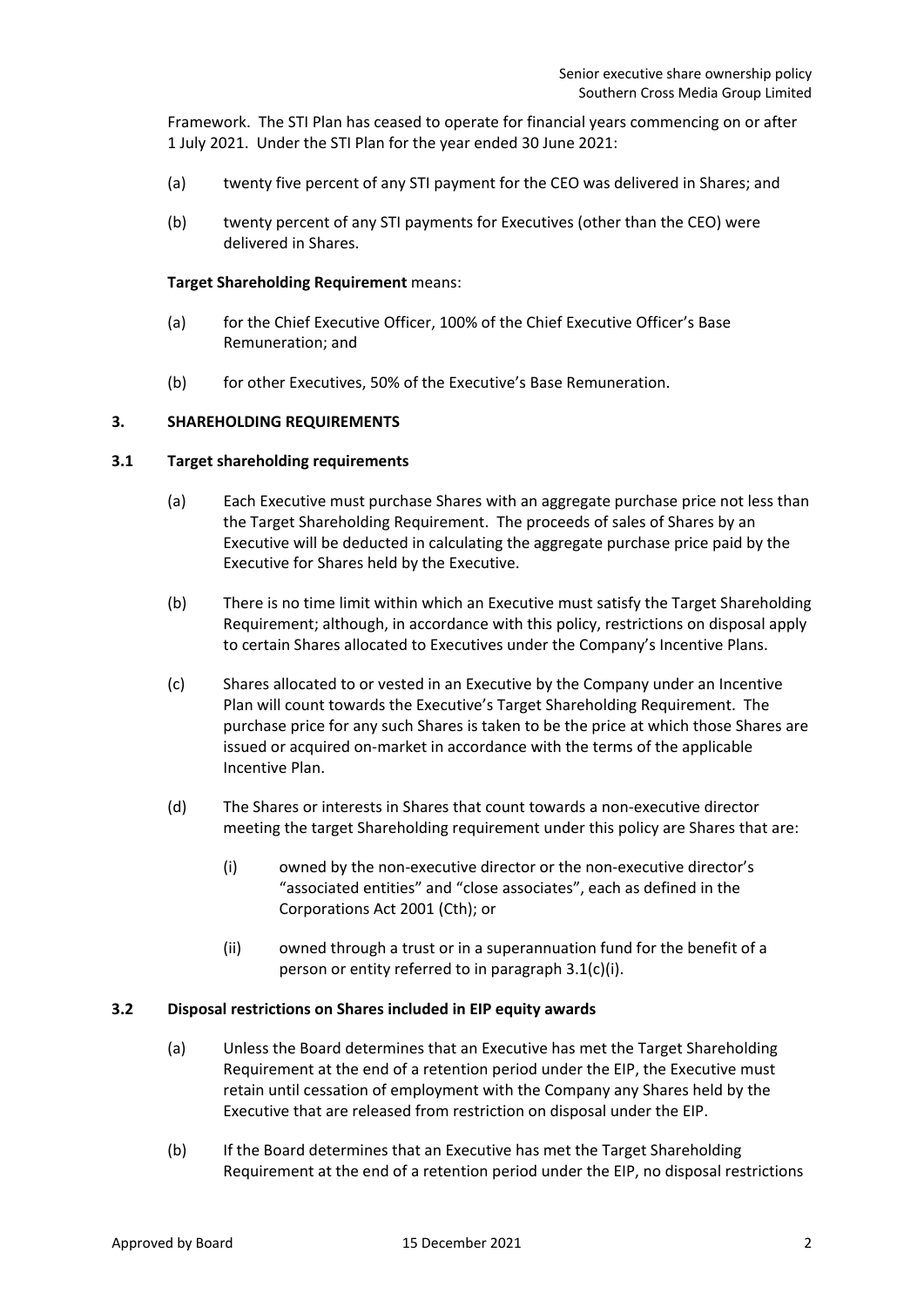will attach to any Shares held by the Executive that are released from the restriction on disposal under the EIP at the end of that retention period.

## <span id="page-2-1"></span><span id="page-2-0"></span>**3.3 Disposal restrictions on Shares included in LTI awards**

- (a) Unless the Board determines that an Executive has met the Target Shareholding Requirement at the end of a performance period under the LTI Plan, the Executive must retain until cessation of employment with the Company 25% of any award that vests in the Executive under the LTI Plan for that performance period.
- (b) An Executive may exercise any vested option that is subject to retention under paragraph [3.1\(a\),](#page-2-0) but the Executive must retain until cessation of employment with the Company all Shares acquired by the Executive upon exercise of that option.
- (c) If the Board determines that an Executive has met the Target Shareholding Requirement at the end of a performance period under the LTI Plan, no disposal restrictions will attach to any award that vests in the Executive under the LTI Plan for that performance period.

## <span id="page-2-2"></span>**3.4 Disposal restrictions on Shares included in STI equity awards**

- (a) Unless the Board determines that an Executive has met the Target Shareholding Requirement at the end of the relevant performance period (considering any award that will vest in the Executive under the LTI Plan at the end of that performance period or be allocated to the Executive under the EIP at the end of that performance period), the Executive will be required to retain until cessation of employment with the Company all Shares delivered to the Executive as part of any STI payment for that performance period.
- (b) If the Board determines that an Executive has met the Target Shareholding Requirement at the end of the relevant performance period (considering any award that will vest in the Executive under the LTI Plan at the end of that performance period or be allocated to the Executive under the EIP at the end of that performance period), no disposal restrictions will attach to any Shares delivered to the CEO as part of any STI payment for that performance period.

### **3.5 Holding lock**

The Company may apply a holding lock to any Share to which a disposal restriction applies under this paragraph [3.](#page-1-1)

### **3.6 Genuine disposal restriction**

- (a) Where this policy requires an Executive to retain Shares until cessation of employment, it is intended that this requirement constitutes a genuine disposal restriction for the purposes of Division 83A of the Income Tax Assessment Act 1997, thereby enabling the taxing point of the award to be deferred.
- (b) Any Shares that are subject to a disposal restriction must be registered in the name of and beneficially owned by the Executive.
- (c) If an Executive remains employed with the Company for a period of 15 years after the date on which the underlying STI, LTI or EIP award was granted, any disposal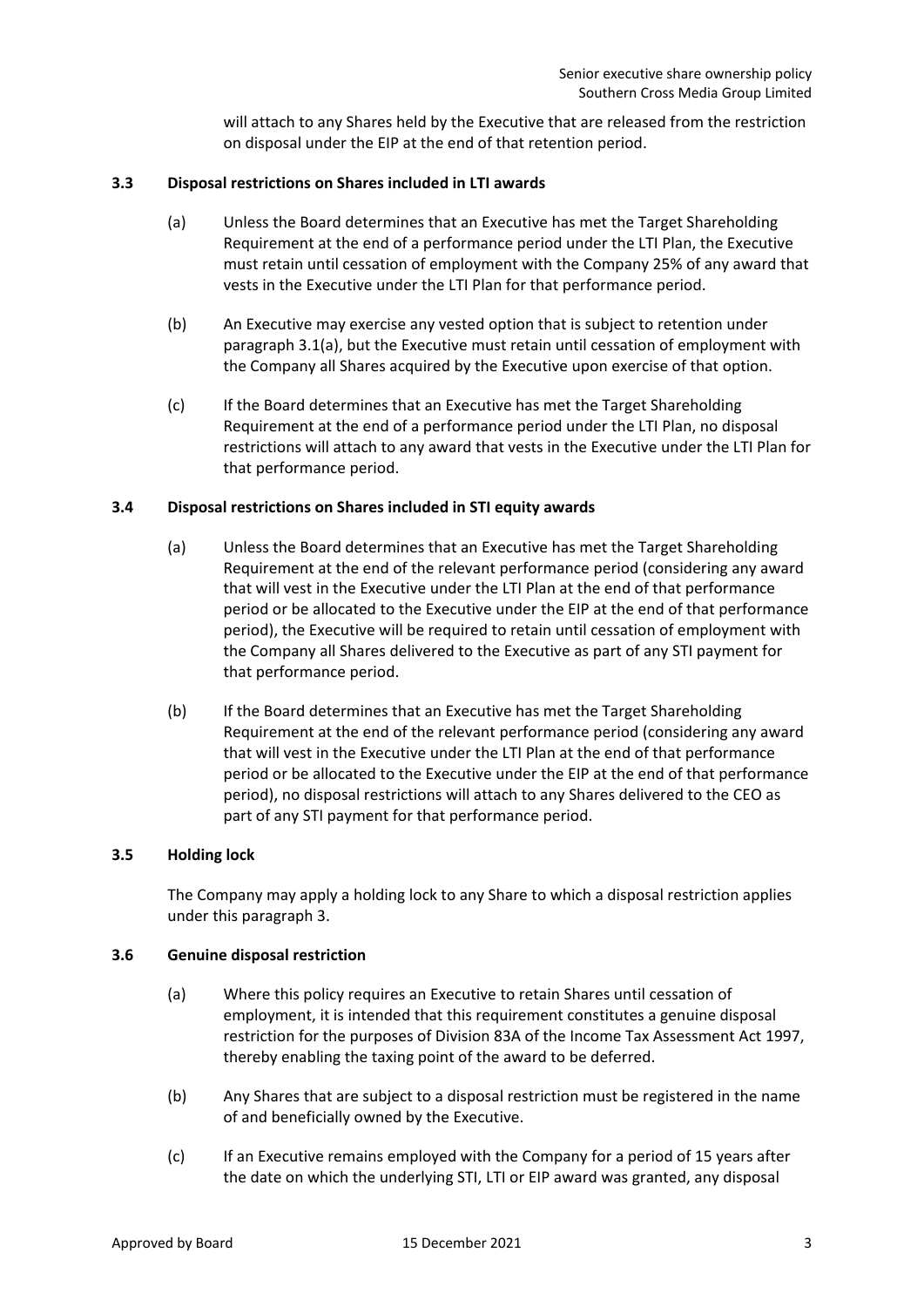restrictions under this policy will be lifted at this date (which will align with the taxing point for the purposes of Division 83A of the Income Tax Assessment Act 1997).

## **4. REPORTING BY EXECUTIVE**

At any time on request by the Company Secretary, an Executive must report to the Company Secretary on the Executive's ownership of Shares (including any Shares transferred or allocated to another party in accordance with paragraph [7.](#page-3-0) The Company Secretary may table these reports with the Board and the Company may publish information about the Executive's interests in Shares as required by applicable laws or the ASX listing rules.

## <span id="page-3-1"></span>**5. ANNUAL CALCULATION OF SHARES AND OPTIONS TO BE RETAINED**

- (a) As at 30 June in each year, the Company Secretary will advise the Board of:
	- (i) the number of Shares (and, where applicable, vested options) held by each Executive; and
	- (ii) the purchase price paid or taken to be paid by the Executive for those Shares (and, where applicable, vested options), net of the proceeds of sales of Shares by the Executive; and
	- (iii) the amount remaining to be paid by the Executive to achieve the Target Shareholding Requirement.
- (b) The Board will consider the information provided by the Company Secretary under paragraph [5\(a\)](#page-3-1) in determining the delivery of awards under the Company's Incentive Plans under paragraphs [3.2,](#page-1-2) [3.3](#page-2-1) and [3.4.](#page-2-2)

### **6. RELATIONSHIP TO THE COMPANY'S SECURITIES TRADING POLICY**

Executives must comply with the Company's Securities Trading Policy in addition to any requirements of this policy. This includes a general prohibition on dealing in Shares during a blackout period under that policy.

## <span id="page-3-0"></span>**7. DISPOSAL OF SHARES AND VESTED OPTIONS**

### **7.1 Prohibition on dealings with retained Shares and vested options**

An Executive must not dispose of (or direct the Company to allocate) any Share or vested option that the Executive is required to retain under this policy for as long as the Executive is subject to this policy.

### <span id="page-3-4"></span><span id="page-3-3"></span>**7.2 Permitted dealings in Shares and vested options**

- <span id="page-3-2"></span>(a) Subject to paragraph [7.2\(b\),](#page-4-0) an Executive may transfer (or direct the Company to allocate) any Share or vested option that the Executive is not required to retain under paragraph [3](#page-1-3) to:
	- (i) an "associated entity" or "close associate" of the Executive, each as defined in the Corporations Act 2001 (Cth); or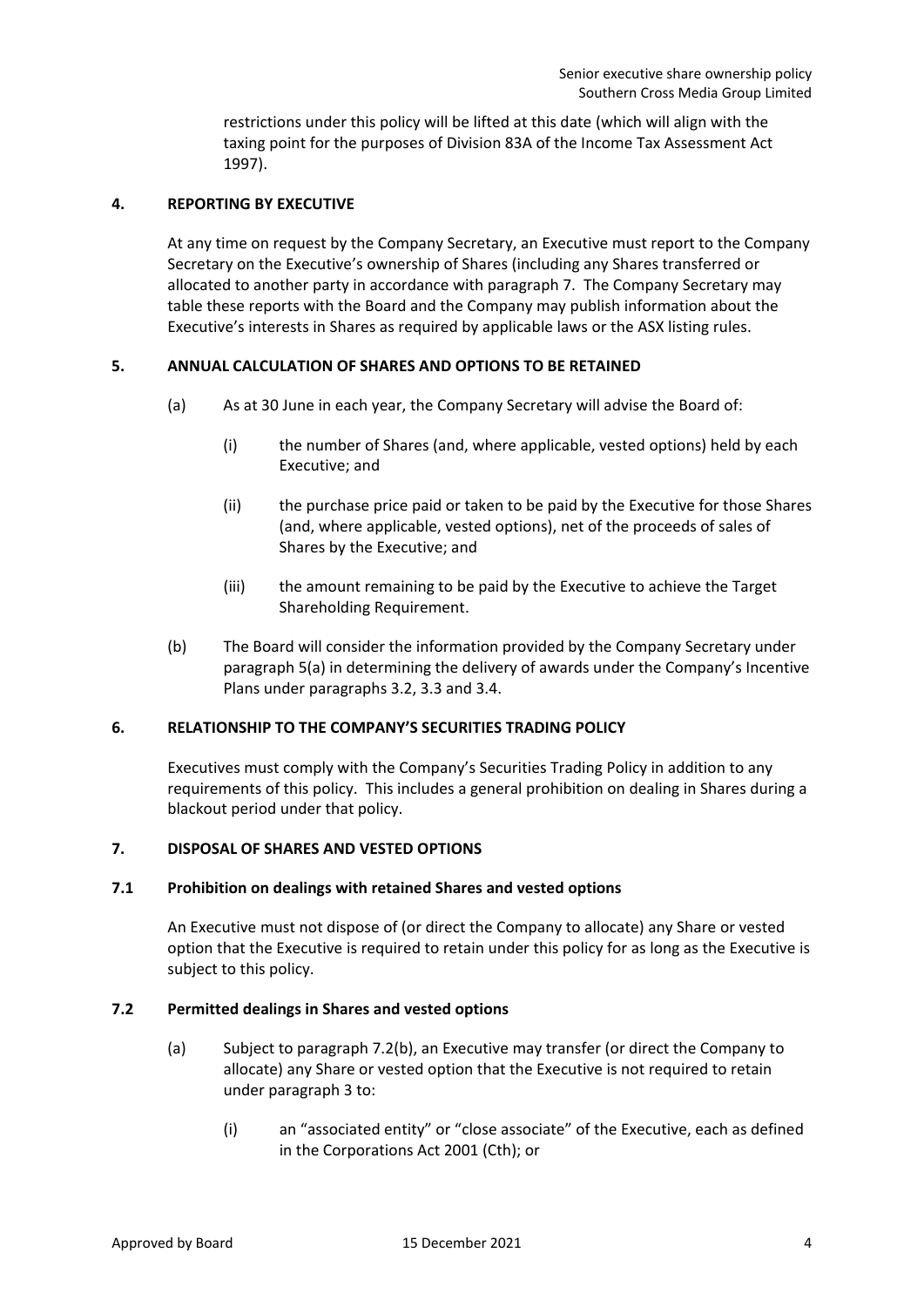- (ii) a trust or a superannuation fund for the benefit of a person or entity referred to in paragraph [7.2\(a\)\(i\).](#page-3-2)
- <span id="page-4-0"></span>(b) An Executive may only transfer (or direct the Company to allocate) a Share or vested option under paragraph [7.2\(a\)](#page-3-3) if:
	- (i) the Executive has first given notice in writing to the Company Secretary (in substantially the form set out in appendix 1 to this policy);
	- (ii) the Company Secretary has given the Executive notice that the transfer or allocation is approved; and
	- (iii) any such transfer or allocation also complies with the Company's Securities Trading Policy.
- (c) This paragraph [7.2](#page-3-4) applies equally to any Share or vested option held by a party to whom the Executive has transferred the Share or vested option in accordance with this paragraph [7.2.](#page-3-4)

## **8. EXEMPTION FROM COMPLIANCE WITH THIS POLICY**

- (a) There may be circumstances in which compliance with this policy would cause or contribute to severe financial difficulty for an Executive or could prevent an Executive from complying with an order of the Family Court or another court.
- (b) In these circumstances, the Executive may submit a request to the Company Secretary (in substantially the form set out in appendix 1 to this policy) including details of the applicable financial difficulty or other exemption circumstances and the extent to which an exemption from the policy is sought.
- (c) The Company Secretary will review the request with the Chairman and CEO, and they will decide whether and to what extent any exemption may be granted. In doing so they will consider the application of the Company's Securities Trading Policy and whether any related clearance to dispose of Shares should be granted under that policy.
- (d) If an exemption is granted in whole or in part, the Company Secretary will, in consultation with the Executive, develop an alternative Share ownership plan that reflects both the purpose of this policy and the Executive's individual circumstances.

### **9. REVIEW OF POLICY**

This policy will be reviewed every two years after its adoption by the Board having regard to regulatory, community and investor requirements.